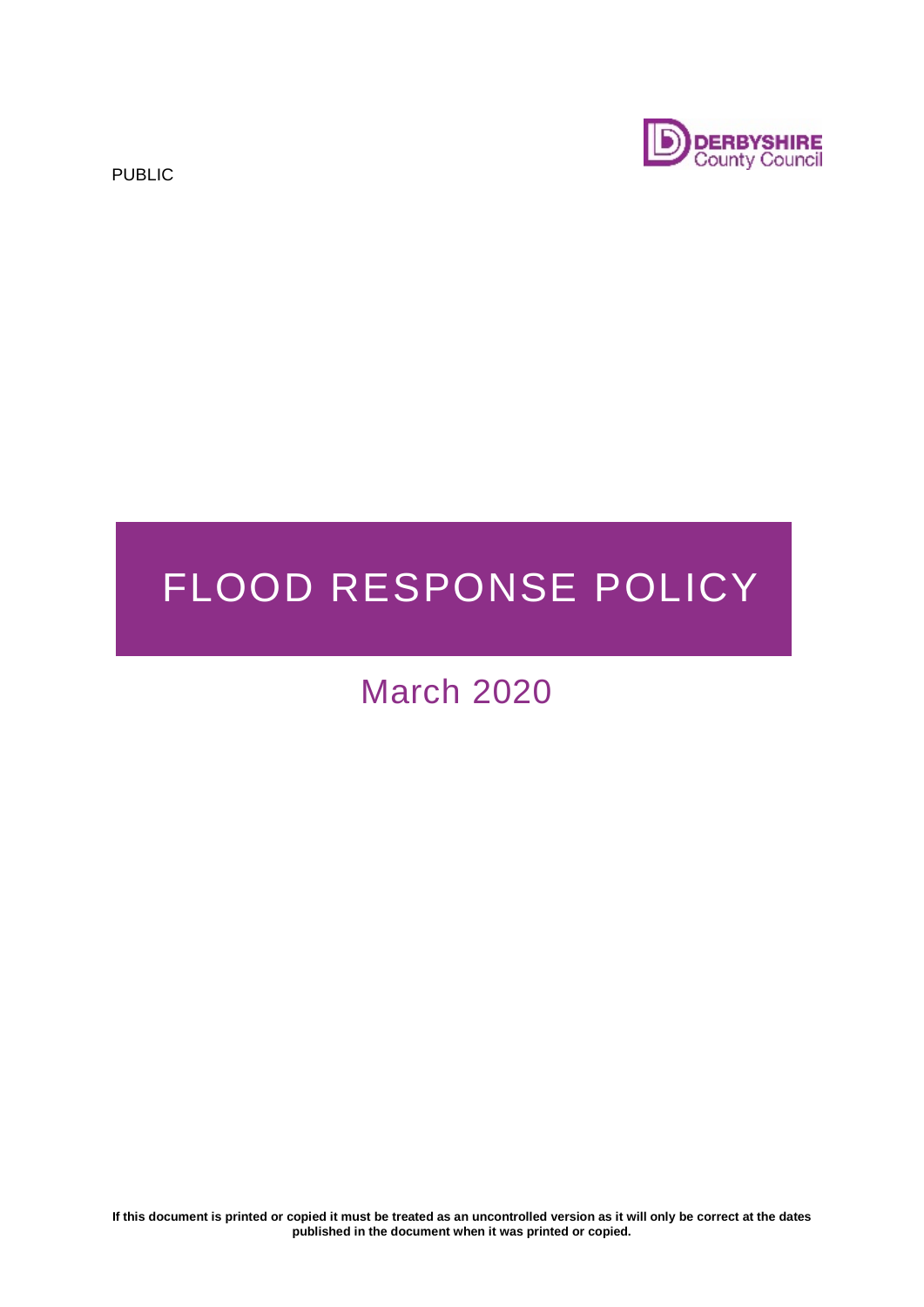

# **DOCUMENT INFORMATION**

| Title                      |                              | <b>Flood Response Policy</b>      |                       |                     |        |  |
|----------------------------|------------------------------|-----------------------------------|-----------------------|---------------------|--------|--|
| Author:                    |                              | <b>Richard Ward/Bronwen Terry</b> |                       |                     |        |  |
|                            | Reviewed:                    | Julian Gould                      |                       |                     |        |  |
|                            | <b>Document Issue Status</b> |                                   |                       |                     |        |  |
| <b>Table of Amendments</b> |                              |                                   |                       |                     |        |  |
| <b>No</b>                  | <b>Approval Date</b>         |                                   | <b>Section</b>        | <b>Details</b>      | Author |  |
| $\mathbf{1}$               | 16/03/2020                   |                                   | All                   | <b>First Issue</b>  | ВT     |  |
| 2                          | 14/05/2021                   |                                   | See review schedule 1 | <b>First Review</b> | BТ     |  |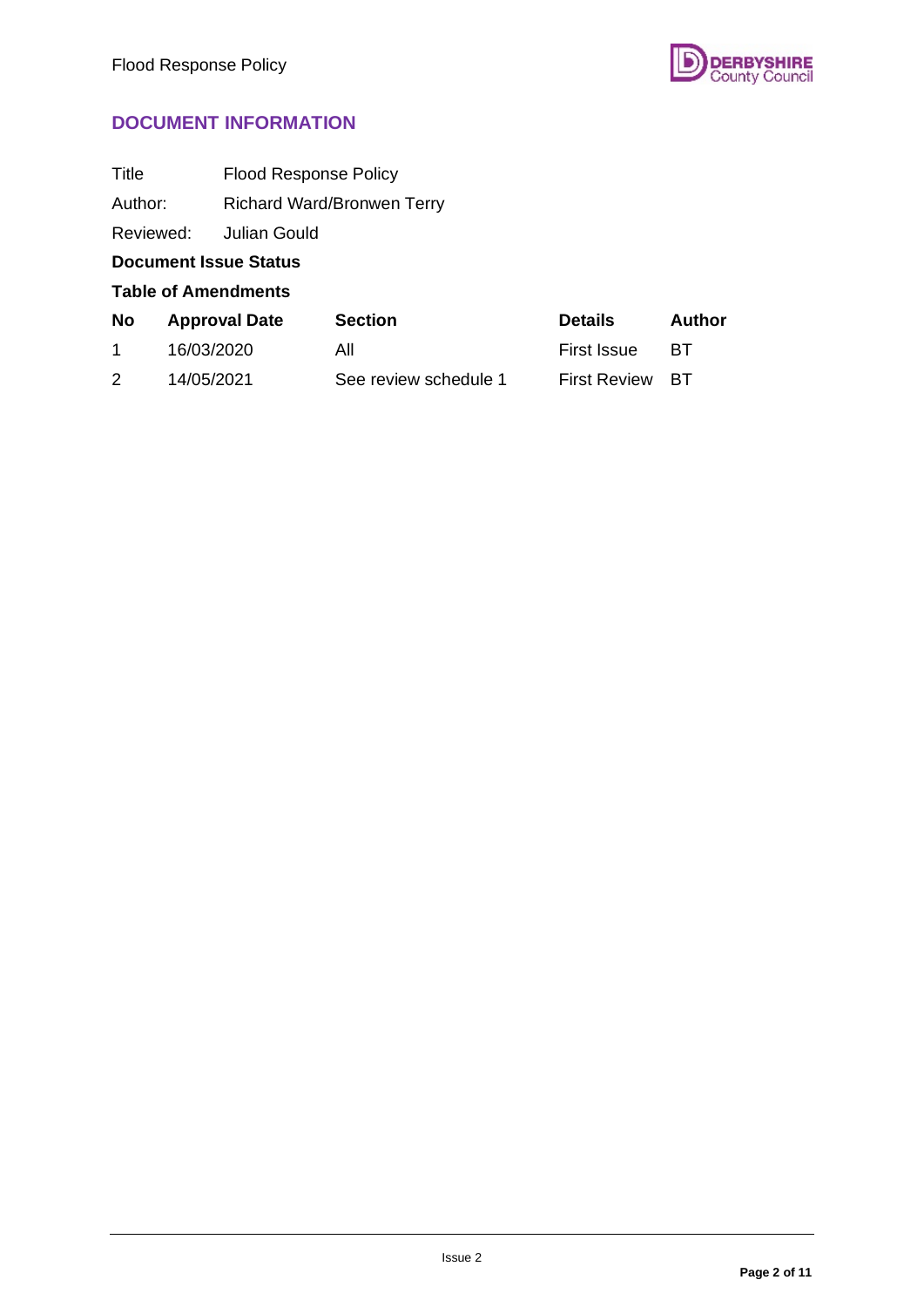

# **TABLE OF CONTENTS**

| COUNCIL'S ROLE WHEN FLOODING IS PREDICTED OR HAPPENING5 |  |  |  |
|---------------------------------------------------------|--|--|--|
|                                                         |  |  |  |
|                                                         |  |  |  |
|                                                         |  |  |  |
|                                                         |  |  |  |
|                                                         |  |  |  |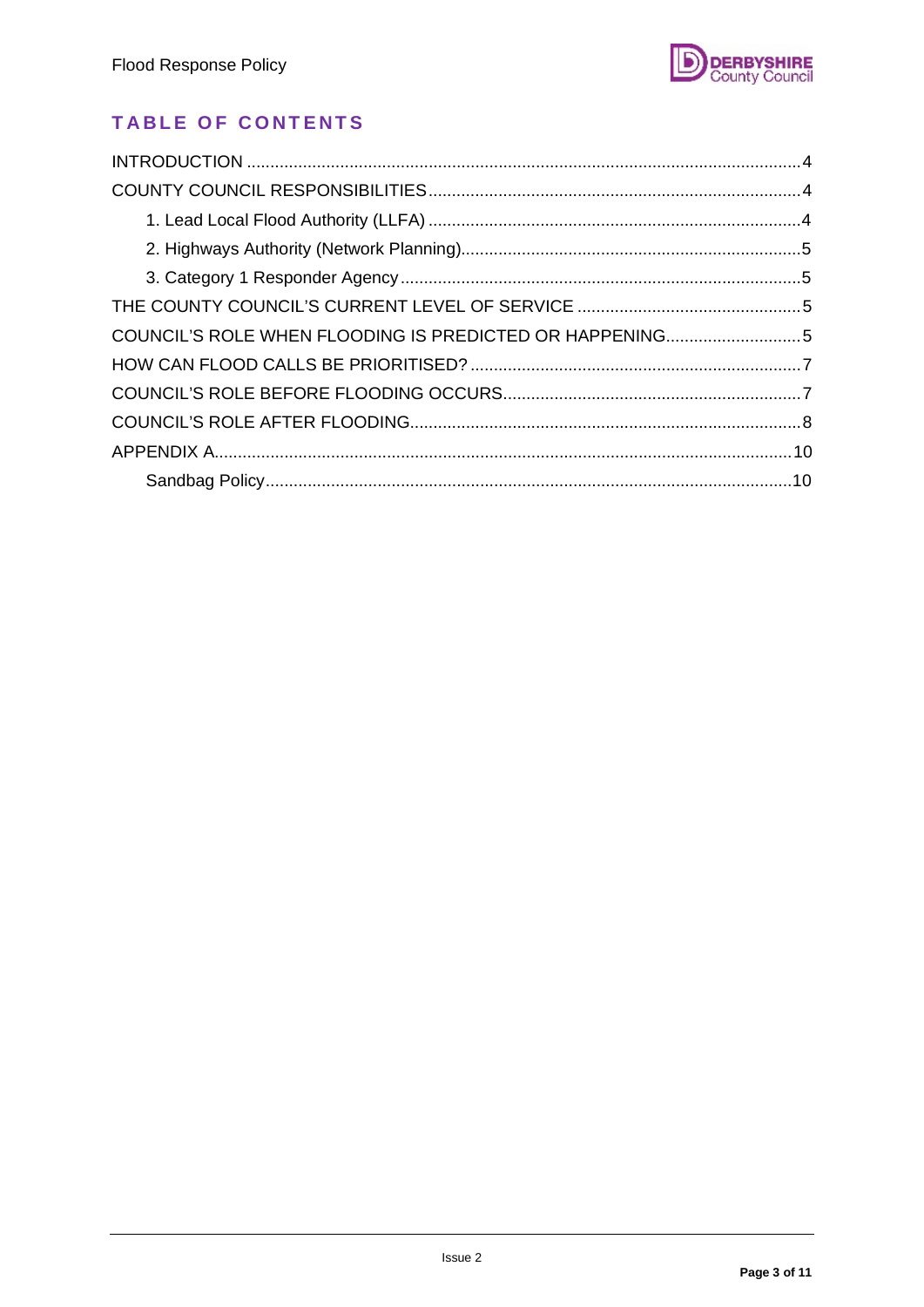

#### <span id="page-3-0"></span>**INTRODUCTION**

In 2015 the Local Flood Risk Management Strategy was adopted by Derbyshire County Council. A key action from the Strategy was to 'Publish a Flood Response Policy' and link in with other service delivery stakeholder plans.

This Policy is intended to outline the operational framework within which the Council can make the best use of our resources for flood conditions, so as to offer targeted, timely and prioritised help to Derbyshire residents.

The proposed approach is intended to put a greater emphasis on creating more resilient communities and individual households, improving awareness of flood risk, encouraging and helping people to protect their own properties before flooding occurs. This more pro-active approach is also intended to reduce demand on Council resources whilst flooding is occurring (mainly requests for sandbags) to enable a greater focus on managing critical drainage assets such as highway culverts and roadside gullies which in itself helps to reduce the flood risk to properties. It also looks to enhance the overall response during flood events by improved co-ordination with District and Borough Councils.

The Council aims to put the residents and businesses of Derbyshire at the centre of everything we do. However, the challenge of diminishing resources coupled with the potential for flooding to occur more often due to climate change, adverse weather events, and in unpredictable places, means we must look for newer and more innovative ways of doing things.

Furthermore, experience over many years, shows that trying to get help to residents when flooding is occurring is in a high proportion of cases ineffective. This is particularly the case with requests for sandbags to protect property, rarely arriving in time to be useful. It is also the case that filling, loading (onto vehicles) delivering, depositing and the positioning of traditional sandbags is labour intensive, time consuming and costly.

This new approach supports the creation of resilient, thriving and green communities which share responsibility for improving their area and supporting each other, as set out in the [Council Plan.](https://www.derbyshire.gov.uk/council/policies-plans/council-plan/introduction-to-the-council-plan/introduction-to-the-council-plan.aspx) It also supports Departmental priorities in the [Service Plan](https://democracy.derbyshire.gov.uk/ieListDocuments.aspx?CId=135&MId=650&Ver=4) which is to *"reduce the level of flood risk to the residents and businesses of Derbyshire* through our planning role, the delivery of flood mitigation schemes and working with communities and partners to develop flood resilience measures."

#### <span id="page-3-1"></span>**COUNTY COUNCIL RESPONSIBILITIES**

Flood risk management is complex and requires a number of stakeholders and organisations to work together to achieve successful outcomes. The County Council has three core roles to play in managing flood risk at a local level as described below:

#### <span id="page-3-2"></span>**1. Lead Local Flood Authority (LLFA)**

Since 2010, the County Council has been designated a Lead Local Flood Authority (LLFA) under the Flood and Water Management Act. This statutory responsibility for the County Council, relates to local flood risk management (surface water, groundwater and ordinary watercourses).

Along with a range of duties and powers, it is the role of the LLFA to co-ordinate flood risk management with other agencies such as the Environment Agency, District/Borough Councils and Water Companies who are designated as Risk Management Authorities. It is also the County Council's role as LLFA to lead the implementation of our Local Flood Risk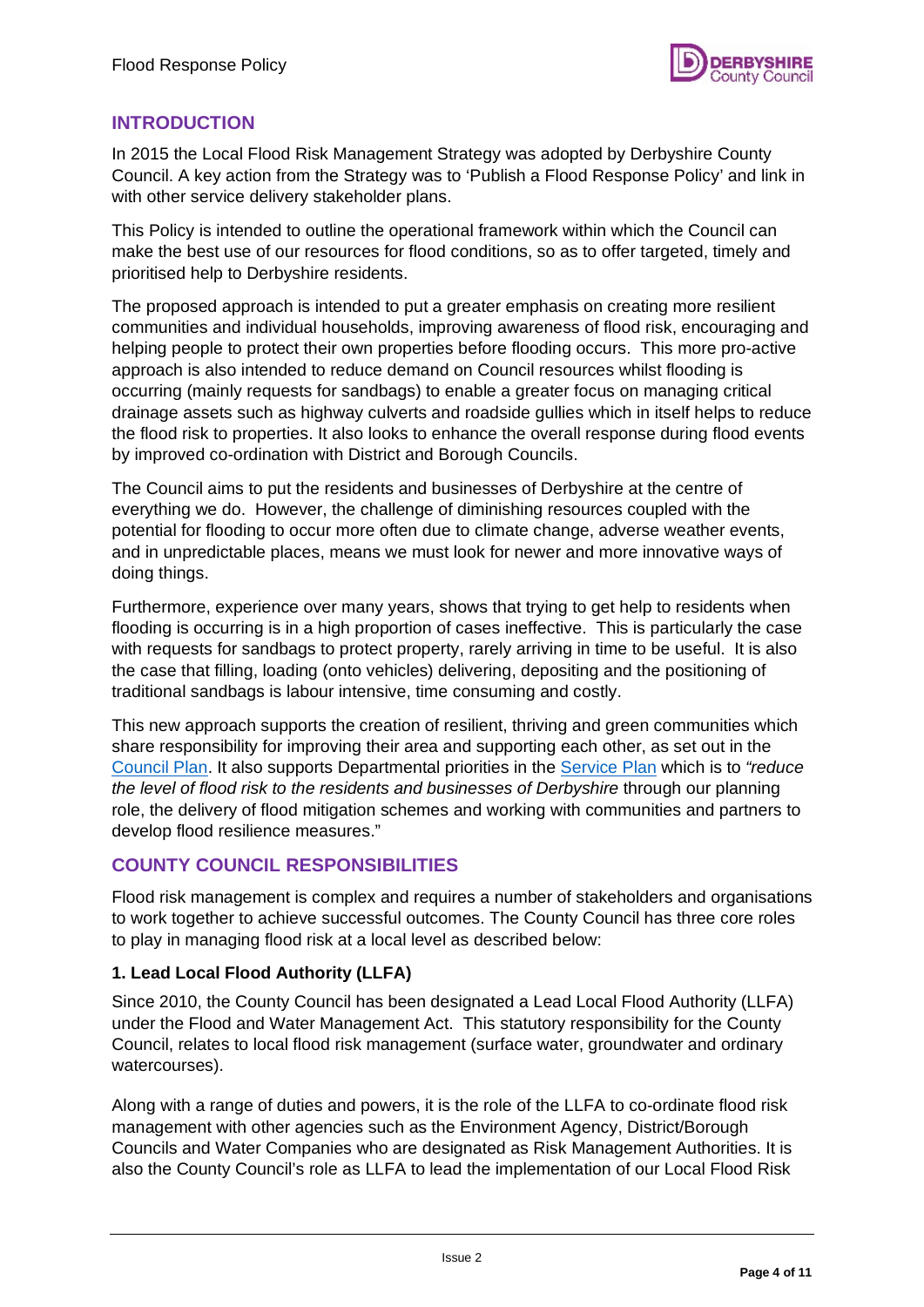

#### Management Strategy (RMA). **Main rivers remain under the jurisdiction of the Environment Agency and public sewers the responsibility for Water Companies.**

#### <span id="page-4-0"></span>**2. Highways Authority (Network Planning)**

The [Highways Act 1980 – Section 41](http://www.legislation.gov.uk/ukpga/1980/66/section/41) places a duty on Highways Authorities to maintain roads which are "maintainable at public expense". [Section 100](http://www.legislation.gov.uk/ukpga/1980/66/section/100) of the same legislation empowers Highways Authorities to maintain or cleanse drainage systems in the highway. As a Highways Authority, the County Council is also expected by the Department for Transport (DfT) to identify a 'resilient network' to which they will give priority, in order to maintain economic activity and access to key services during extreme weather (including flooding).

#### <span id="page-4-1"></span>**3. Category 1 Responder Agency**

The [Civil Contingencies Act 2004](http://www.legislation.gov.uk/ukpga/2004/36/contents) designates the County Council as a Category 1 Responder. The County Council is required to risk assess a range of hazards to determine where risk is highest, and then to prepare emergency plans according to those priorities. Flooding, from all sources, including main rivers is considered one of our highest risks due to both its high level of likelihood to occur and the serious impacts it causes. The County Council's Emergency Planning Team has a [Multi-Agency Flood Plan](https://www.derbyshireprepared.org.uk/risks-derbyshire/flooding/) in line with [Department](https://www.gov.uk/government/publications/flooding-developing-a-multi-agency-flood-plan/developing-a-multi-agency-flood-plan)  [for the Environment, Food and Rural Affairs \(DEFRA\) guidelines](https://www.gov.uk/government/publications/flooding-developing-a-multi-agency-flood-plan/developing-a-multi-agency-flood-plan) and approved by the Derbyshire Local Resilience Forum (LRF). The LRF, a body comprising all relevant stakeholders (The Council and other Category 1 Responders) whose joint responsibility it is to ensure that Derbyshire is well prepared and resilient to major incidents and emergencies. The County Council's representative on the LRF is the Executive Director for Place.

#### <span id="page-4-2"></span>**THE COUNTY COUNCIL'S CURRENT LEVEL OF SERVICE**

Our current level of service is largely driven by the statutory roles described above, and falls within the Place Department. This means that efforts to improve outcomes for residents and businesses at risk from flooding are well co-ordinated.

The proposals outlined below are intended to build on current service levels and deliver improvements where possible. The County Council has looked carefully at what it does when flooding is happening in the County and how our response is prioritised, including reactive maintenance, emergency sandbag provision and joint working with other Risk Management Authorities. However, more importantly, is the actions the Council takes before flooding occurs, to foster better preparedness and reduce the flood risk where the County Council's own assets may be a critical factor. Action taken after flooding, such as investigations and engagement with impacted communities and elected members, will also be a key element of our response.

It is important to note that much of what is proposed already happens within the County Council, however, the development of a Policy formalises our approach and meets the requirements of the [Local Flood Risk Management Strategy.](https://www.derbyshire.gov.uk/environment/flooding/strategy/local-flood-risk-management-strategy.aspx) 

#### <span id="page-4-3"></span>**COUNCIL'S ROLE WHEN FLOODING IS PREDICTED OR HAPPENING**

Derbyshire County Council has a "Highways Adverse Weather Implementation Plan" which covers Highways response when notification of adverse weather (e.g. Flooding) is received.

The plan forms part of the wider emergency planning process and details how decisions are made when "Weather Warnings" are received, to ensure that the appropriate response is implemented, and where possible resources are mobilised in readiness to ensure an efficient response by the Highways Department.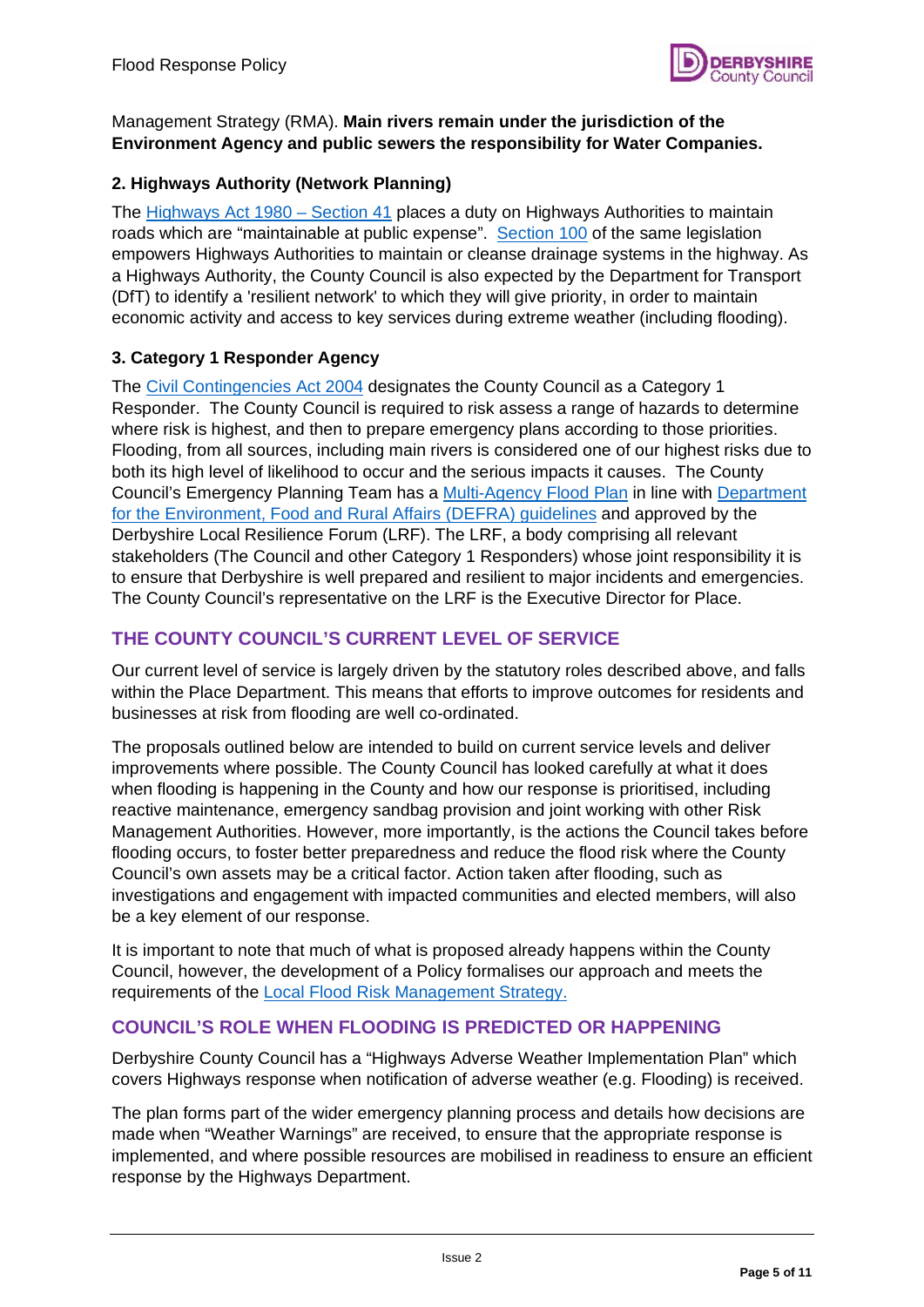

In addition to the "Highways Adverse Weather Implementation Plan", the following plans will be considered when "Weather Warnings" are received, and the appropriate action taken in line with each plan:

- [Emergency Planning Severe Weather Plan](https://www.derbyshireprepared.org.uk/risks-derbyshire/severe-weather/)
- **[Flood Contingency Plan](https://www.derbyshireprepared.org.uk/risks-derbyshire/flooding/)**

#### **List of actions when flooding is predicted or happening**

#### **Response Action**

1. The County Council's priority as a Highway's Authority will be to maintain, as far as reasonably practicable, the ongoing safe use of the highway network. This will be achieved by closing flooded roads, organising diversions, responding to road traffic collisions, liaising with the Highways England and Emergency Services regarding access to key services such as hospitals, and where possible to maintain economic activity.

#### **Responsibility: Network Planning**

2. In parallel with its Highways responsibilities, as LLFA, the County Council also needs to monitor known Critical Drainage Assets (a list of these assets are available), particularly those that are owned/maintained by the County Council. In some cases these will be highway culverts and screens with a history of exacerbating flood conditions in a known locality.

#### **Responsibility: Network Planning/Flood Risk Management**

3. As both an LLFA and Category One Responder, the County Council takes the lead in co-ordinating an emergency response to flooding in the County. This is usually undertaken from the Council's Emergency Command Centre at County Hall, Matlock and involves representation from the Environment Agency, Emergency Services, District/Borough Councils, Water Companies etc. This co-ordinating function can be triggered by a diverse set of circumstances, and is instigated by the Emergency Planning Team or Duty Emergency Planning Officer, if out of normal working hours.

#### **Responsibility: Emergency Planning Team/Flood Risk Management/Network Planning**

4. Regardless of the establishment of a Multi-Agency Co-ordinating Group, the County Council itself must be responsive to the needs of residents requiring information, advice and help if their property becomes vulnerable to flood water, from not just highway water but other sources. This often involves requests for the County Council to provide sandbags or other alternative solutions. Guidelines on Sandbag provision are contained in Appendix A. Based on the current resources allocated to this function, particularly outside normal working hours, this is likely to require more staff on standby in a similar arrangement to that used for winter gritting.

#### **Responsibility: Emergency Planning Team/Flood Risk Management/Network Planning**

5. The County Council's service can be enhanced further by dedicated Call Derbyshire staff being deployed to the Emergency Centre to take flood enquiry calls, and by regular and timely issue of public information via the media and other outlets e.g. the County Council's own website and Derbyshire Prepared.

#### **Responsibility: Emergency Planning Team/ Communications Team**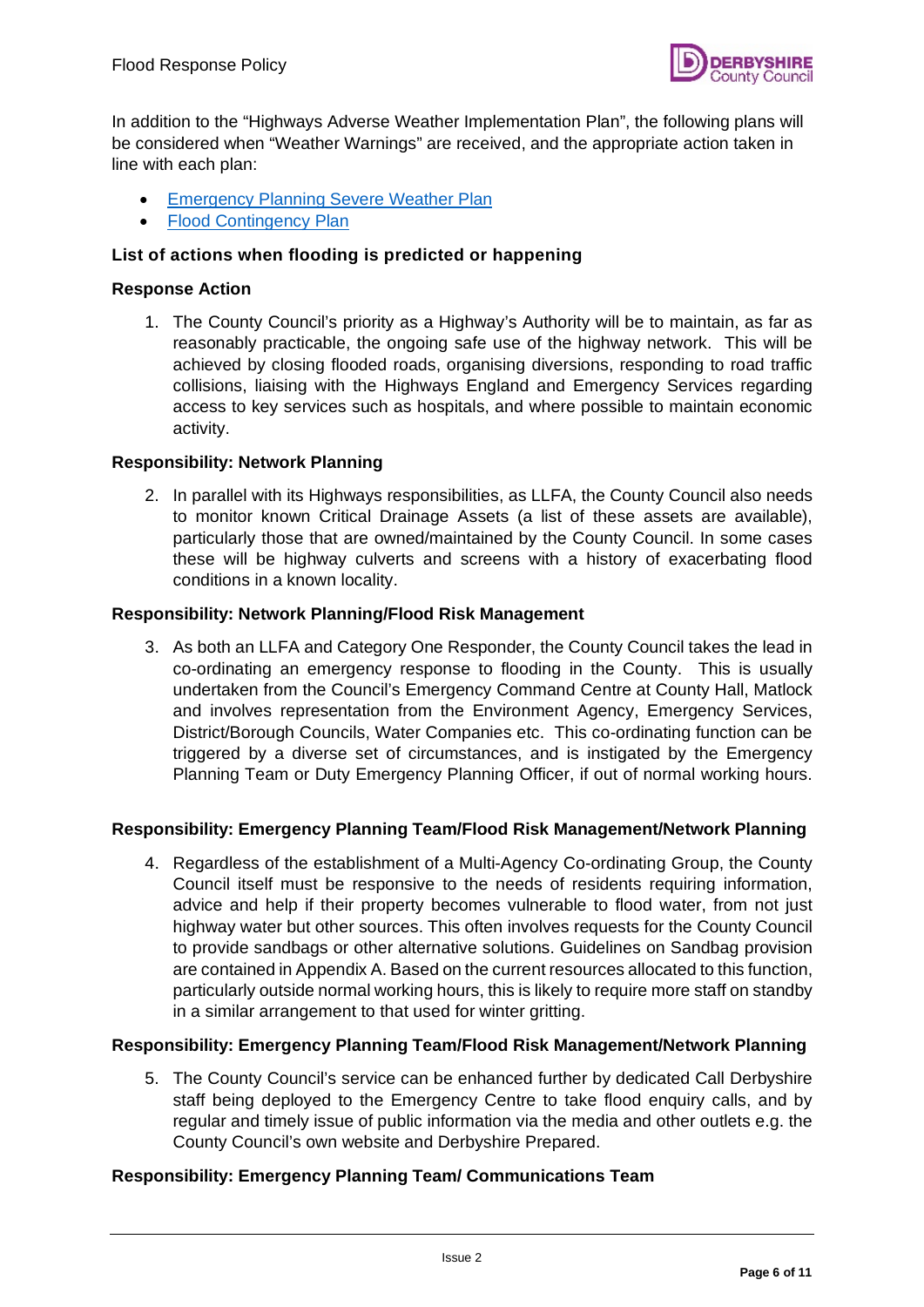## <span id="page-6-0"></span>**HOW CAN FLOOD CALLS BE PRIORITISED?**

It is essential that each call for assistance is assessed and prioritised and in some cases disseminated or signposted to an alternative Agency. It is important to say from the outset that in some circumstances the level of demand for immediate response will exceed our capability and resources. Responding to requests for assistance during flooding should never be on a "first call – first served" basis or geared to those that shout the loudest. It must be based on need, priority and best return from available resources.

NB - This could mean that a resident/householder calling the Council will not receive the help or service they have asked for in the time frame they expect or need. In such phases of high demand it will be important that key prioritising factors are recognised and taken into account, examples being:

- Vulnerable residents, not reasonably being able to take their own protective measures.
- Multiple properties being affected in a locality as opposed to a single property.
- Involvement of a critical asset where reactive maintenance or clearance will alleviate the problem.
- Is a critical utility at risk which may affect a whole area or community?
- Has the property/householder access to a local community based resource?\*
- Is it already too late to help can anything be achieved?
- Has the homeowner received our help before or are they located in one of our Flood Warden Scheme communities?
- Is the relevant District/Borough Council better able to assist?

\*The County Council are promoting and aiming to utilise more local community based resources in the future, given the anticipated increase in flooding events due to climate change and also taking into account the council's limited resources.

#### <span id="page-6-1"></span>**COUNCIL'S ROLE BEFORE FLOODING OCCURS**

As indicated previously, a key element of the County Council's overall response policy on flooding is to support the delivery of empowered and self-sufficient communities, as indicated in the Council Plan. Many communities and residents have some level of awareness of their flood risk, either through experience or previous flood awareness campaigns. The County Council should offer assistance to those communities and residents willing and able to take measures to prepare for flooding. This, over time should reduce the number of calls for assistance when flooding is occurring.

#### **List of actions before flooding occurs**

#### **Response Action**

1. The County Council will actively engage with Flood Risk Management partners, communities, businesses and individual householders to achieve a better understanding of flood risk (where we know of it), particularly to property.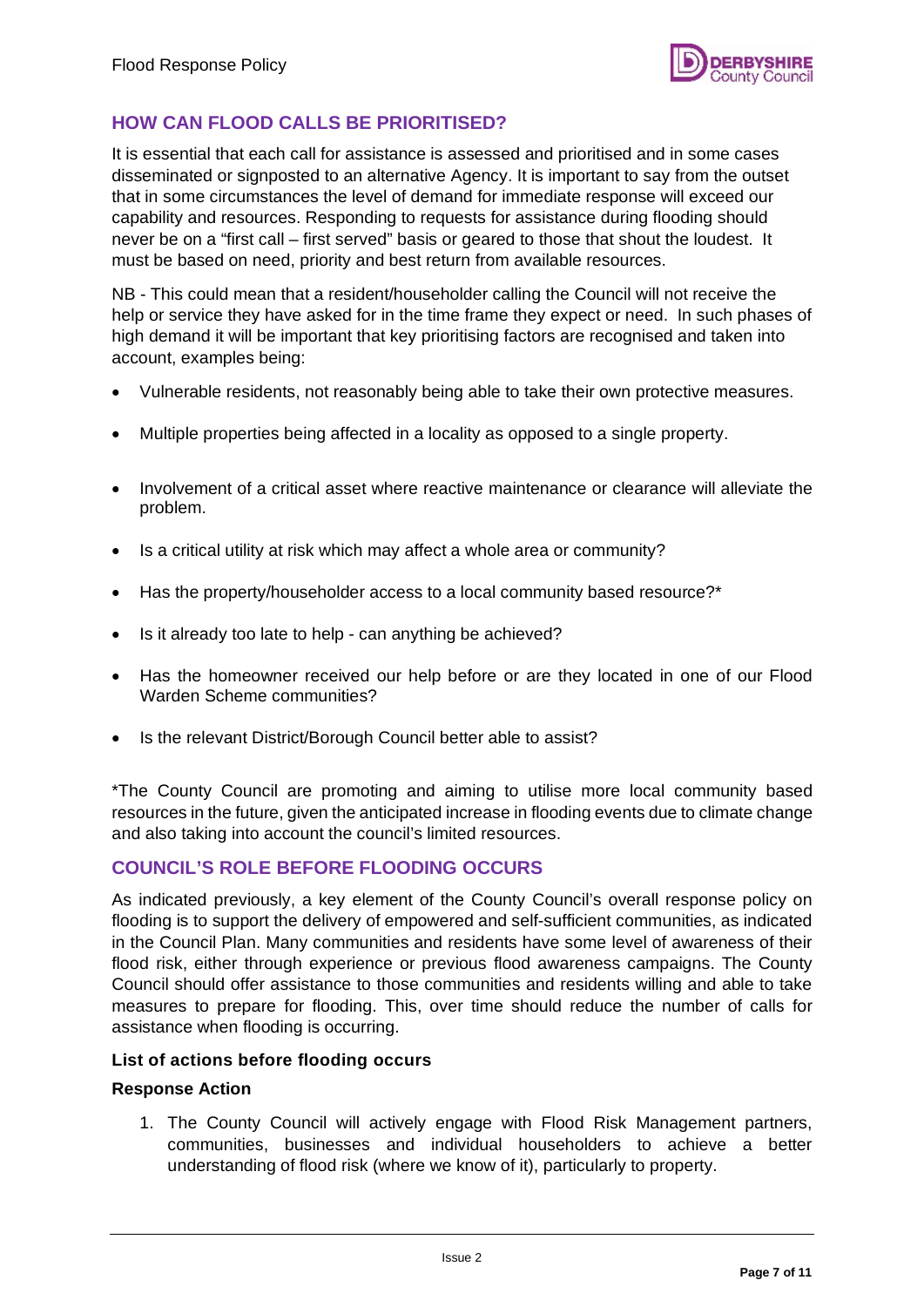

#### **Responsibility: Flood Risk Management/Emergency Planning Team**

2. The County Council will work closely with the Environment Agency and District/Borough Councils to promote joint flood warden schemes and community resilience stores for sandbags and/or other equipment.

#### **Responsibility: Flood Risk Management/Emergency Planning Team**

3. On becoming aware of potential flood risk management problems, the County Council will advise riparian landowners in respect of ordinary watercourses and their responsibility to maintain flow of watercourses, and to remove debris and obstructions.

#### **Responsibility: Flood Risk Management**

4. The County Council will provide flood packs containing approximately 10 empty sand bags and numerous helpful information leaflets to encourage and help people to protect their own homes. These are also available from most local libraries and District/Borough Council Offices. This should continue and be enhanced further by providing a supply of lightweight synthetic sandbags (which inflate on contact with water) particularly to high risk property and/or vulnerable older residents who would find traditional sandbags too heavy. This part of the service should be viewed as continuous and pro-active but targeted at known risk and/or previous victims of flooding. It would benefit from supporting PR campaigns.

#### **Responsibility: Flood Risk Management/ Emergency Planning Team/ Communications Team/Libraries and Heritage**

5. Regular and active promotion of flood risk information and measures to help limit the impact, such as the Flood Risk Teams Guidance Notes which support the Local Flood Risk Management Strategy.

#### **Responsibility: Flood Risk Management/Emergency Planning Team**

#### <span id="page-7-0"></span>**COUNCIL'S ROLE AFTER FLOODING**

Flooding to property can cause damage costing tens of thousands of pounds and in most cases is subject to insurance claims. However, in many instances property owners and communities feel their case should be reported to an appropriate Authority or a public body should take responsibility to ascertain the cause and/or take action to prevent future similar events.

#### **List of actions after flooding**

1. As LLFA, the County Council has a duty to investigate flooding (from non-main river sources) to the extent it considers necessary. Criteria for instigating such investigations have been established and approved as part of the Local Flood Risk Management Strategy. It is important that the County Council advises residents and communities as to what action it can take or where appropriate to direct to other agencies.

#### **Responsibility: Flood Risk Management**

2. Blocked roadside gullies and culverts are often perceived as being a cause of local "flash flooding". However, flood conditions and extreme rainfall often cause these drainage systems to be full to capacity and therefore flooding in these situations is difficult to prevent. However, where a County Council asset, whether a roadside gulley or screened culvert has potentially contributed to or exacerbated flood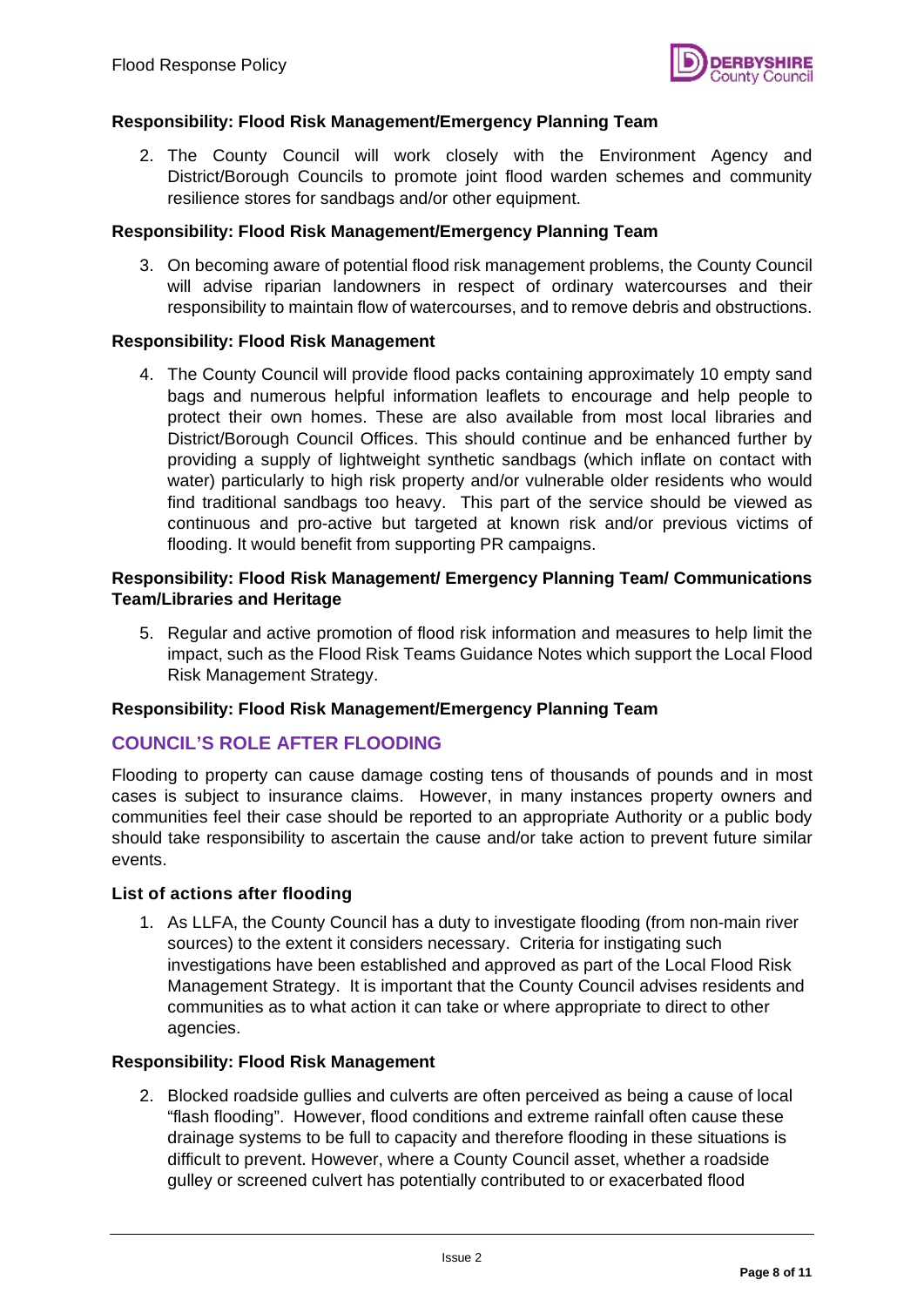

conditions, it is essential that the County Council, as soon as practicable, checks, maintains and/or repairs the asset involved.

#### **Responsibility: Network Planning**

3. Where possible, follow up contact should be made to individuals who have experienced a level of flooding to their property or a near miss. The purpose of this would be to advise and help with future property protection measures. The service the County Council will offer ranges from advice, providing empty sandbags/synthetic sandbag packs or a combination of the two.

#### **Responsibility: Flood Risk Management/ Emergency Planning Team**

4. Where formal investigation (as outlined above) is underway, it is important to keep those affected informed of progress. This should be undertaken with the Parish Council (as primary contact for the community) and offers the opportunity to encourage and develop community resilience measures for the future.

#### **Responsibility: Flood Risk Management**

5. Where it becomes apparent that flooding to property is occurring repetitively and that simple property protection measures (such as sandbags) are proving ineffective, then the Flood Risk Management Team should assess and where potentially viable, initiate processes to explore other solutions (this may include applications for external funding through the Regional Flood and Coastal Committee). Keeping communities and residents informed on progress is essential.

#### **Responsibility: Flood Risk Management**

6. Where an asset is found to have a significant effect on local flood risk, this should be added to the County Council's Asset Register. The County Council should also liaise with the District/Borough Council to ensure that the asset is monitored if it is not a Highway asset.

#### **Responsibility: Flood Risk Management**

7. It is also important that the County Council continues to build up knowledge of the condition of drainage assets within Derbyshire (within the Highway and private land) including structures and smaller culverts etc and make this available to all teams.

#### **Responsibility: Flood Risk Management/Network Planning**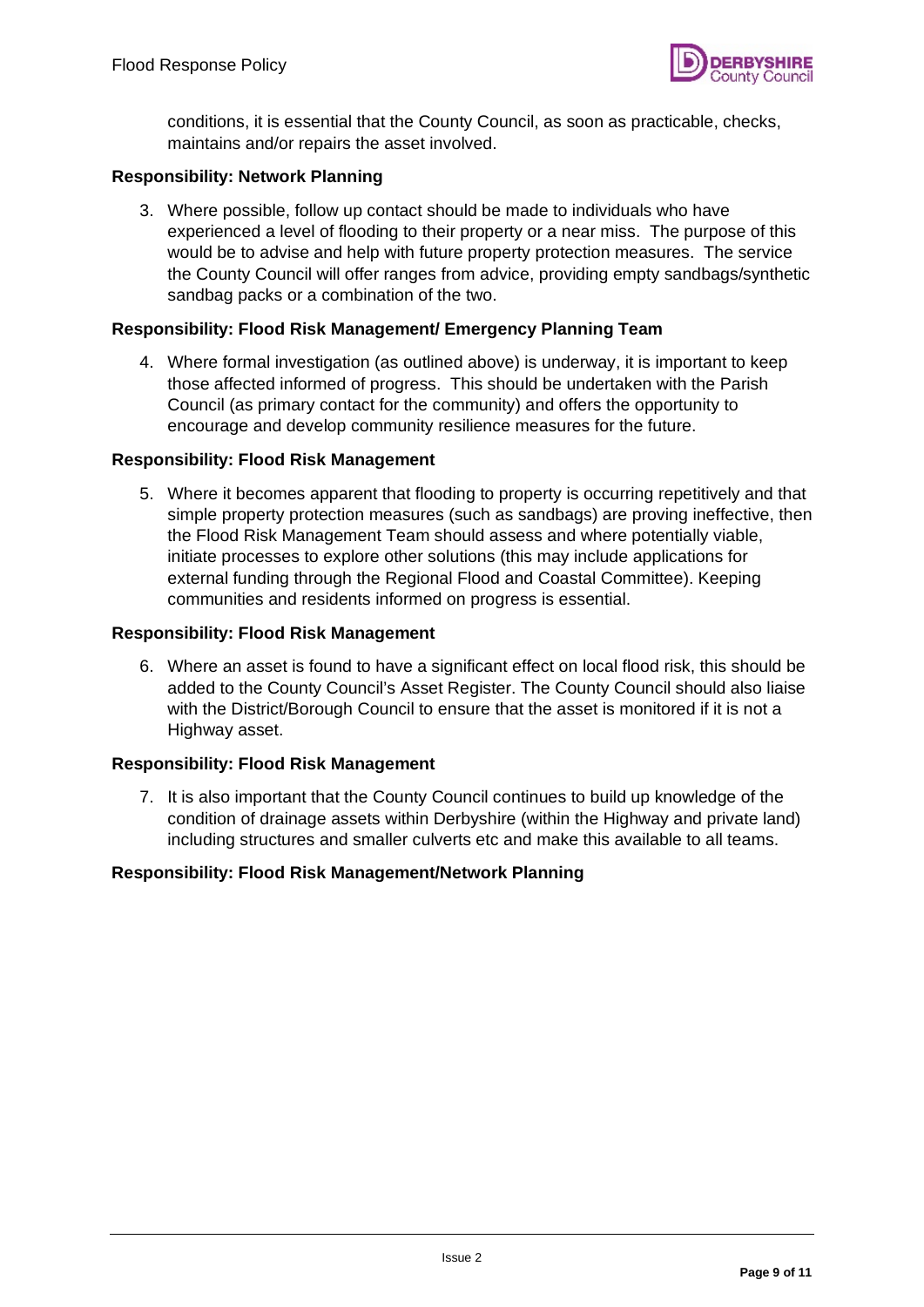### <span id="page-9-0"></span>**APPENDIX A**

#### <span id="page-9-1"></span>**Sandbag Policy**

#### **Statutory Framework**

The County Council is a Lead Local Flood Authority (LLFA) under the Flood and Water [Management Act](http://www.legislation.gov.uk/ukpga/2010/29/contents) and a "Category One" responder under the [Civil Contingencies Act.](http://www.legislation.gov.uk/ukpga/2004/36/contents)  However, there is no obligation under legislation that requires the County Council to provide sandbags to the public as a means of flood protection.

#### **Effectiveness of Sandbags**

Sandbags, if laid correctly, offer some protection against flood water entering a property or can divert water away from more vulnerable parts of a home. They are however, heavy and time consuming to put in place. Sandbags can be used most effectively if you already have them filled and stored at or close to your property in readiness for worsening conditions. Experience shows that no Local Authority, particularly a large rural Authority such as Derbyshire can guarantee to deliver sandbags "on demand", in time to protect a property when flooding is actually occurring.

#### **Policy Objectives**

- To make the most effective use of the County Council's stock of sandbags, including synthetic absorbent sacks (designed for flood protection).
- To help and advise residents at known flood risk to take proactive measures to protect their own property.
- To work in partnership with any Parish/Community at known flood risk to develop a local sandbag repository. (This may also be in conjunction with the Environment Agency).
- By taking the measures outlined above, to minimise the demand for sandbags during flood conditions, to enable resources to be focussed on Highway Safety and Flood Critical Asset Maintenance.

#### **Policy**

- The County Council's main priority on sandbag provision will be to contribute to self-help resources in advance of floods occurring.
- Householders known to be at risk of flooding from any source will be provided with a free of charge, "Self-Help Starter Pack" containing a minimum of 10 empty sandbags, on request or directed to a local stock at a Library or District/Borough Council.
- Synthetic water absorbent sacks will be supplied in addition to or as an alternative for higher risk property or to more vulnerable residents who would not be able to deploy traditional sandbags. This type of contribution to property protection would be seen as a one-off and recorded.
- Any community who feels like they could be at risk of flooding, will be provided with a maximum of 500 **empty** sandbags to develop a local sandbag store. Collaboration and support from District/Borough Councils (and in some cases the Environment Agency) will also be sought in these cases.